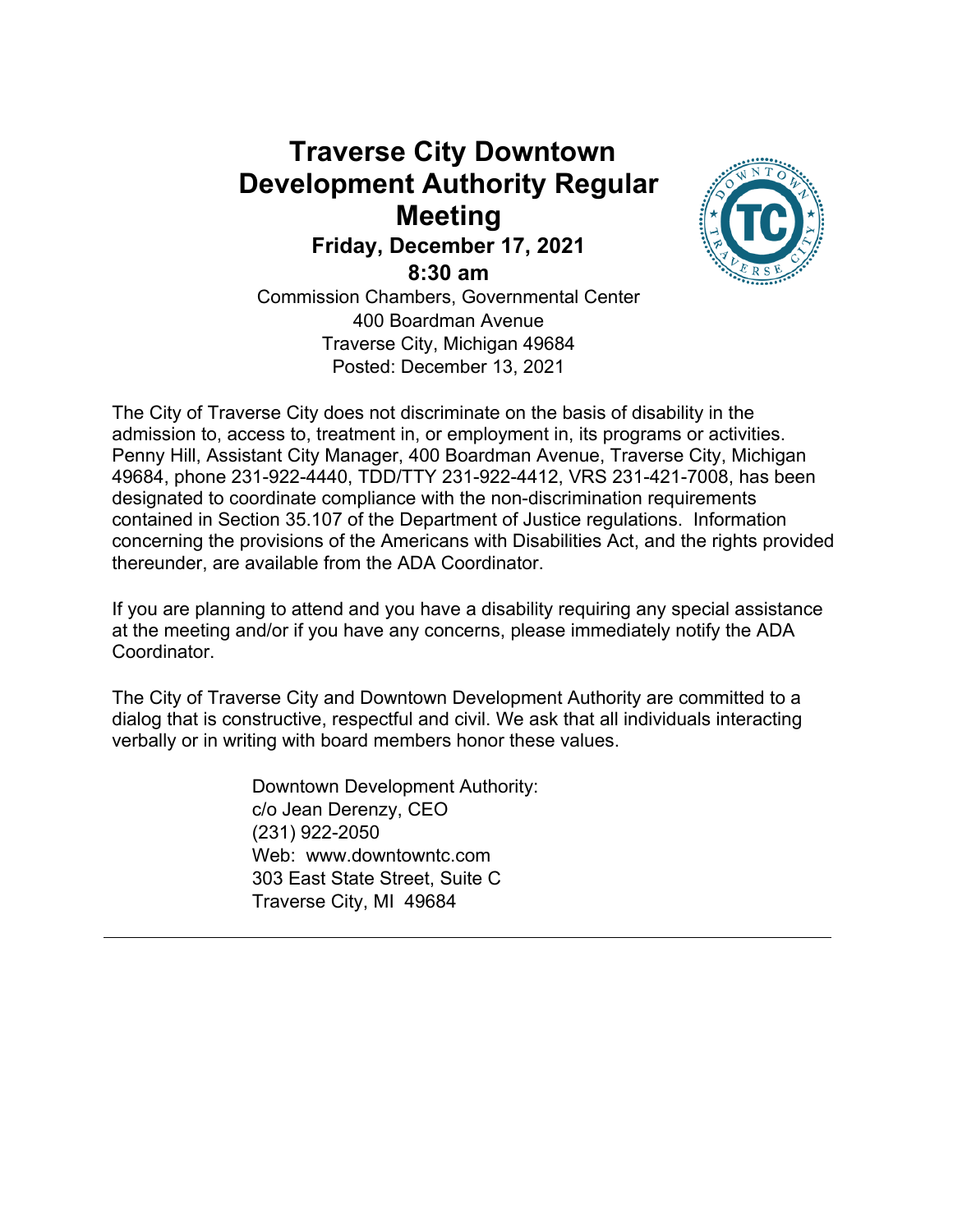### **Welcome to the Traverse City Downtown Development Authority meeting!**

## **Agenda**

Page

#### **1. CALL TO ORDER**

#### **2. ROLL CALL**

#### **3. REVIEW AND APPROVAL OF AGENDA**

#### **4. CONSENT CALENDAR**

*The purpose of the consent calendar is to expedite business by grouping non-controversial items together to be dealt with by one DDA Board motion without discussion. Any member of the DDA Board, staff or the public may ask that any item on the consent calendar be removed therefrom and placed elsewhere on the agenda for individual consideration by the DDA Board; and such requests will be automatically respected. If an item is not removed from the consent calendar, the action noted in parentheses on the agenda is approved by a single DDA Board action adopting the consent calendar.*

- A. Consideration of approving the minutes of the regular meeting of November 19, 2021 (approval recommended) (Jean Derenzy) [November 19, 2021 Downtown Development Authority Regular](http://traversecitymi.civicweb.net/document/50683/Downtown%20Development%20Authority%20Regular%20Meeting%20.pdf?handle=E2E3F4B2F08A404CB704139965DF6EFC)  [Meeting Minutes - PDF](http://traversecitymi.civicweb.net/document/50683/Downtown%20Development%20Authority%20Regular%20Meeting%20.pdf?handle=E2E3F4B2F08A404CB704139965DF6EFC) 5 - 9
- B. Consideration of approving the financial reports and disbursements for DDA, TIF 97, Old Town TIF, Parking Services, and Arts Commission for 2021 (approval recommended) (Jean Derenzy, Harry Burkholder, Nicole VanNess) 11 - 21

[DDA General, TIF 97 and Old Town TIF November 2021 Financials -](http://traversecitymi.civicweb.net/document/51763/Combined%20Financials.pdf?handle=1A876992A3B14242AFAF646D90B1F402)  [PDF](http://traversecitymi.civicweb.net/document/51763/Combined%20Financials.pdf?handle=1A876992A3B14242AFAF646D90B1F402) [TC Parking Services November 2021 Financials - PDF](http://traversecitymi.civicweb.net/document/51764/TC%20Parking%20Services%20Financials%20November%202021.pdf?handle=39CD740B7A8B4F70B9433A6FA81A3348)

[TC Arts Commission November 2021 Financials - PDF](http://traversecitymi.civicweb.net/document/51765/TC%20Arts%20Commission%20Financials%20November%202021.pdf?handle=05EA3B9CC02E45199CFE5CDAE96762FF)

#### **5. ITEMS REMOVED FROM CONSENT CALENDAR**

#### **6. SPECIAL ORDER OF BUSINESS**

A. Lower Boardman Final Unified Plan (approval recommended) (Jean Derenzy, Harry Burkholder) [Lower Boardman Final Unified Plan Memo \(Jean Derenzy, Harry](http://traversecitymi.civicweb.net/document/51775/Lower_Boardman_DDA_Memo.pdf?handle=652117A3378840CC9611FFC74E4E0325)  23 - 377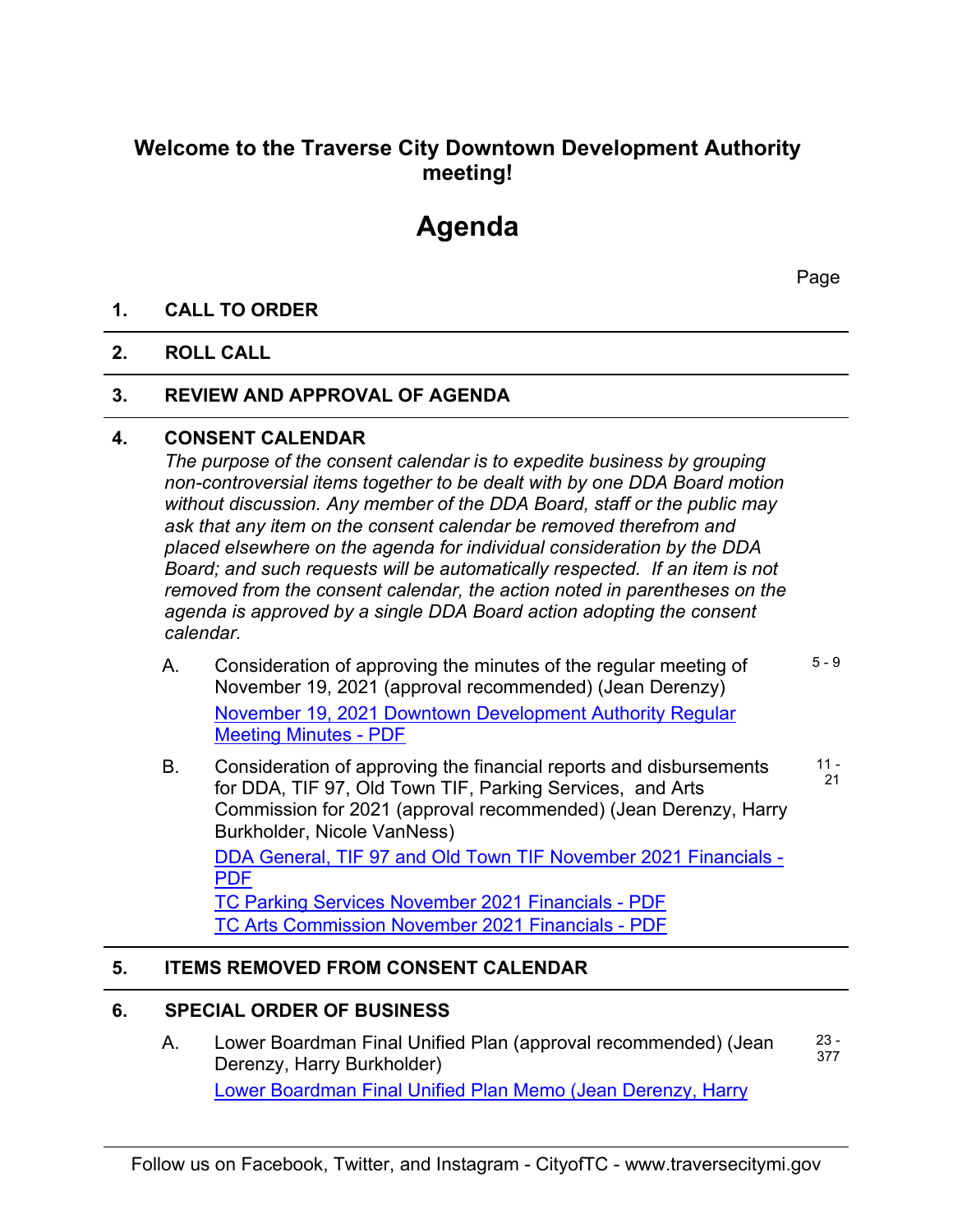|    |                             | <b>Burkholder) - PDF</b><br><b>Final Lower Boardman Unified Plan - PDF</b><br>Final Lower Boardman Unified Plan Appendix - PDF                                                                                                                                                     |                |  |  |
|----|-----------------------------|------------------------------------------------------------------------------------------------------------------------------------------------------------------------------------------------------------------------------------------------------------------------------------|----------------|--|--|
|    | B.                          | Retail Incubator Business Plan (TC HatchPad) (approval<br>recommended) (Jean Derenzy, Harry Burkholder)                                                                                                                                                                            | $379 -$<br>395 |  |  |
|    |                             | Retail Incubator Business Plan Memo (Jean Derenzy, Harry<br><b>Burkholder) - PDF</b><br><b>Incubator Business Plan</b>                                                                                                                                                             |                |  |  |
|    | C.                          | Special Thanks and Acknowledgment - Leah Bagdon McCallum<br>(Jean Derenzy, Gabe Schneider)                                                                                                                                                                                         |                |  |  |
| 7. | <b>NEW BUSINESS</b>         |                                                                                                                                                                                                                                                                                    |                |  |  |
|    | A.                          | Consideration of approving an amendment to the Parkmobile vendor<br>agreement (approval recommended) (Jean Derenzy, Nicole<br>VanNess)                                                                                                                                             | 397 -<br>398   |  |  |
|    |                             | <b>TCPS Parkmobile Agreement (Second Amendment) Memo (Jean</b><br>Derenzy, Nicole VanNess) - PDF                                                                                                                                                                                   |                |  |  |
| 8. | <b>CEO REPORT</b>           |                                                                                                                                                                                                                                                                                    |                |  |  |
|    | Α.                          | <b>Project Updates</b><br>Project Update Memo (Jean Derenzy, Harry Burkholder) - PDF                                                                                                                                                                                               | $399 -$<br>401 |  |  |
|    | B.                          | Reimagine East Front Street Initiative<br>Reimagine East Front Street Project Update Memo (Jean Derenzy,<br><b>Harry Burkholder) - PDF</b><br>Reimagine East Front Street November Outreach Presentation -<br><b>PDF</b><br><b>Preliminary East Front Street Design - PDF</b>      | $403 -$<br>471 |  |  |
| 9. | <b>BOARD MEMBER UPDATES</b> |                                                                                                                                                                                                                                                                                    |                |  |  |
|    | А.                          | Committee Appointments (motion required) (Gabe Schneider)<br><b>Committee Appointee Memo (Gabe Schneider) - PDF</b><br><b>DDA Finance Committee Roles and Responsibilities Summary - PDF</b><br><b>DDA Governance Committee Roles and Responsibilities Summary -</b><br><u>PDF</u> | $473 -$<br>478 |  |  |
|    | В.                          | Arts Commission Update (Steve Nance)                                                                                                                                                                                                                                               | 479            |  |  |
|    |                             | <b>Arts Commission Update Memo (Steve Nance) - PDF</b>                                                                                                                                                                                                                             |                |  |  |
|    | C.                          | Parking Subcommittee Update (Scott Hardy)<br>Parking Subcommittee Update Memo (Scott Hardy) - PDF                                                                                                                                                                                  | 481            |  |  |

## **10. STAFF REPORTS**